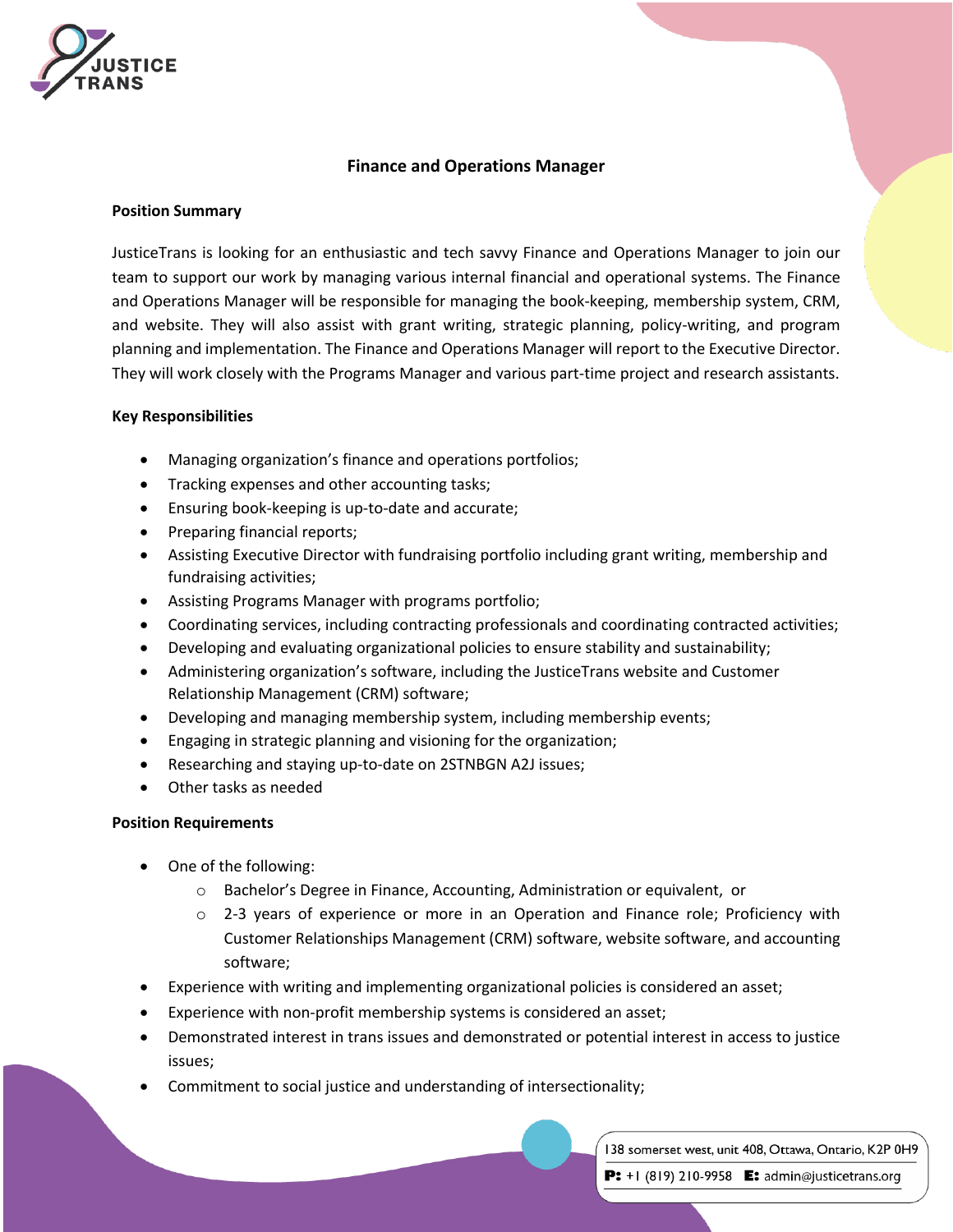

- Proficiency with various communication and editing software, Microsoft Office, and general computer use;
- Autonomy and leadership skills;
- Ability to work well with in a team;
- File management and record keeping skills;
- Strong preference for the ability to communicate in both official languages;
- Good communication skills;
- Access to a computer and internet.

As a 2STNBGN organization, we will be prioritizing applicants who are part of the Two Spirit, trans, nonbinary and gender nonconforming community. Given the importance of intersectionality for JusticeTrans, we will further be prioritizing those who identify as Two Spirit, transmisogyny affected, BIPOC (Black, Indigenous, Person of Colour), and/or disabled.

## **Contract Information**

The position is full-time (7.5h per business day) from August  $8<sup>th</sup>$  2022 to March 31<sup>st</sup> 2023, with the possibility of renewing the contract (subject to budgetary approval). The Finance and Operations Manager will work remotely from home (although the position is considered to be in Ontario for payroll purposes).

JusticeTrans is piloting a flex-time policy that allows full-time staff to work 80-100% of their hours for 100% pay.

### **Salaries and Benefits**

The salary for this position is \$58,000/year (subject to final budgetary approval). JusticeTrans also offers health and dental insurance and paid vacations, among other benefits.

### **About JusticeTrans**

JusticeTrans is a national not-for-profit organization. Our mission is to improve access to justice for Two Spirit, trans, non-binary and gender non-conforming (2STNBGN) communities. We aim to provide accessible legal education to 2STNBGN people by challenging transphobic policy and advocating for community-based transformative social justice. Our vision is to create a world free of transphobia, systemic violence, and injustice, where Two Spirit, trans, nonbinary, and gender nonconforming people can thrive.

JusticeTrans does research, advocacy work, and community building, in addition to providing public legal education and information for 2STNBGN communities.

### **Accommodations**

JusticeTrans is happy to provide any needed accommodations for candidates during the hiring process and during employment. To request an accommodation, please email tai@justicetrans.org.

138 somerset west, unit 408, Ottawa, Ontario, K2P 0H9

P: +1 (819) 210-9958 E: admin@justicetrans.org